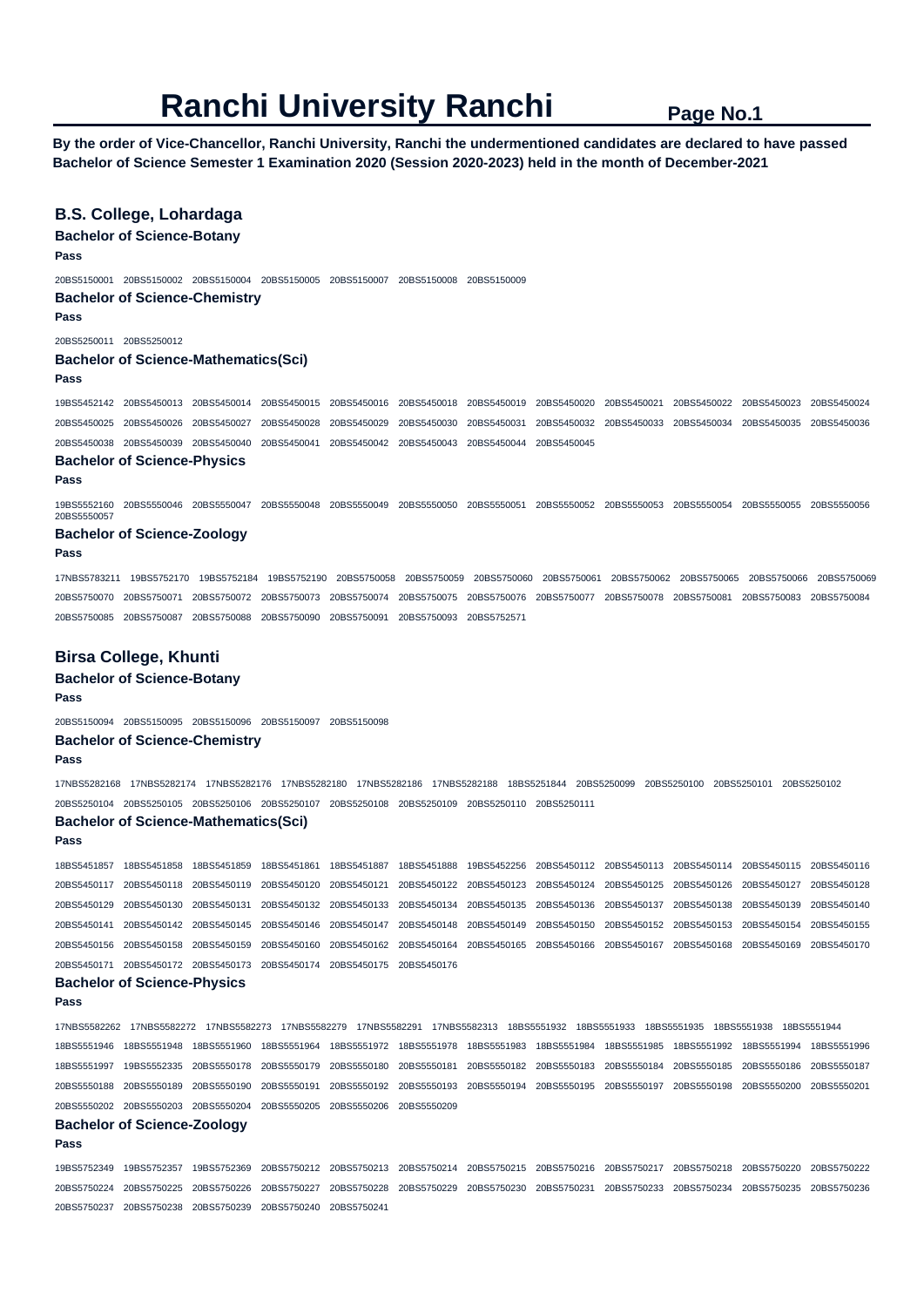**By the order of Vice-Chancellor, Ranchi University, Ranchi the undermentioned candidates are declared to have passed Bachelor of Science Semester 1 Examination 2020 (Session 2020-2023) held in the month of December-2021** 

## **Doranda College, Ranchi**

## **Bachelor of Science-Botany**

**Pass** 

17NBS5182704 20BS5150242 20BS5150243 20BS5150244 20BS5150245 20BS5150246 20BS5150247 20BS5150248 20BS5150251 20BS5150252 20BS5150253 20BS5150254 **Bachelor of Science-Chemistry** 

## **Pass**

17NBS5282725 20BS5250255 20BS5250257 20BS5250258 20BS5250259 20BS5250260 20BS5250261 20BS5250262 20BS5250264 20BS5250265 20BS5250266 20BS5250267 20BS5250268 20BS5250269 20BS5250270 20BS5250272 20BS5250273 20BS5250275 20BS5250276 20BS5250277 20BS5250279 20BS5250280 20BS5250281 20BS5250282 20BS5250284

### **Bachelor of Science-Mathematics(Sci)**

**Pass** 

17NBS5482805 18BS5450384 18BS5450385 19BS5453404 19BS5453407 19BS5453428 19BS5453436 19BS5453437 19BS5453446 19BS5453448 19BS5453480 20BS5450407 20BS5450408 20BS5450409 20BS5450410 20BS5450411 20BS5450412 20BS5450413 20BS5450414 20BS5450415 20BS5450416 20BS5450417 20BS5450418 20BS5450419 20BS5450420 20BS5450421 20BS5450422 20BS5450423 20BS5450424 20BS5450425 20BS5450427 20BS5450428 20BS5450429 20BS5450430 20BS5450431 20BS5450432 20BS5450433 20BS5450434 20BS5450435 20BS5450437 20BS5450438 20BS5450439 20BS5450440 20BS5450441 20BS5450442 20BS5450443 20BS5450444 20BS5450445 20BS5450446 20BS5450447 20BS5450448 20BS5450449 20BS5450450 20BS5450451 20BS5450452 20BS5450453 20BS5450454 20BS5450455 20BS5450456 20BS5450457 20BS5450458 20BS5450459 20BS5450460 20BS5450461 20BS5450462 20BS5450463 20BS5450465 20BS5450466 20BS5450467 20BS5450468 20BS5450469 20BS5450470 20BS5450471 20BS5450472 20BS5450473 20BS5450474 20BS5450475 20BS5450476 20BS5450477 20BS5450478 20BS5450479

# **Bachelor of Science-Physics**

**Pass** 

17NBS5582862 17NBS5582917 17NBS5582958 17NBS5582967 18BS5550456 18BS5550458 18BS5550468 18BS5550504 19BS5553562 20BS5550480 20BS5550481 20BS5550482 20BS5550483 20BS5550484 20BS5550485 20BS5550486 20BS5550487 20BS5550488 20BS5550489 20BS5550490 20BS5550491 20BS5550492 20BS5550493 20BS5550494 20BS5550495 20BS5550496 20BS5550497 20BS5550498 20BS5550499 20BS5550502 20BS5550503 20BS5550504 20BS5550505 20BS5550506 20BS5550507 20BS5550508 20BS5550509 20BS5550510 20BS5550511 20BS5550513 20BS5550514 20BS5550515 20BS5550517 20BS5550518 20BS5550519 20BS5550520 20BS5550521 20BS5550522 20BS5550523 20BS5550524 20BS5550525 20BS5550526 20BS5550527 20BS5550528 20BS5550530 20BS5550531 20BS5550532 20BS5550533 20BS5550534 20BS5550535 20BS5550538

### **Bachelor of Science-Zoology**

### **Pass**

19BS5753607 20BS5750540 20BS5750541 20BS5750542 20BS5750544 20BS5750545 20BS5750546 20BS5750548 20BS5750549 20BS5750550 20BS5750551 20BS5750552 20BS5750553 20BS5750554 20BS5750555 20BS5750556 20BS5750557 20BS5750559 20BS5750561 20BS5750562 20BS5750563 20BS5750564 20BS5750565 20BS5750566 20BS5750567 20BS5750568 20BS5750569 20BS5750570 20BS5750571 20BS5750572 20BS5750574 20BS5750577 20BS5750578 20BS5750579 20BS5750580 20BS5750581 20BS5750582 20BS5750583 20BS5750585 20BS5750586 20BS5750587 20BS5750588 20BS5750589 20BS5750590

# **Bachelor of Science-Computer Application**

### **Pass**

**Pass** 

18BS5850167 18BS5850180 18BS5850209 19BS5853263 19BS5853273 19BS5853285 20BS5850285 20BS5850286 20BS5850287 20BS5850288 20BS5850289 20BS5850290 20BS5850291 20BS5850292 20BS5850293 20BS5850294 20BS5850295 20BS5850297 20BS5850298 20BS5850299 20BS5850300 20BS5850301 20BS5850302 20BS5850303 20BS5850304 20BS5850305 20BS5850306 20BS5850307 20BS5850308 20BS5850309 20BS5850310 20BS5850311 20BS5850312 20BS5850313 20BS5850314 20BS5850315 20BS5850316 20BS5850317 20BS5850318 20BS5850319 20BS5850320 20BS5850321 20BS5850322 20BS5850323 20BS5850324 20BS5850325 20BS5850326 20BS5850327 20BS5850328 20BS5850329 20BS5850330 20BS5850331 20BS5850332 20BS5850333 20BS5850334 20BS5850335 20BS5850336 20BS5850337 20BS5850338 20BS5850339 20BS5850340 20BS5850341 20BS5850342 20BS5850343 20BS5850344 20BS5850345 20BS5850346 20BS5850347 20BS5850348 20BS5850349 20BS5850350 20BS5850351 20BS5850352 20BS5850353 20BS5850355 20BS5850356 20BS5850357 20BS5850358 20BS5850359 20BS5850360 20BS5850361 20BS5850362 20BS5850363 20BS5850364 20BS5850365 20BS5850366 20BS5850367 20BS5850368 20BS5850369 20BS5850370 20BS5850371 20BS5850372 20BS5850373 20BS5850374 20BS5850375 20BS5850376 20BS5850377 20BS5850379 20BS5850380 20BS5850381 20BS5850382 20BS5850383 20BS5850384 20BS5852568 20BS5852569

# **Bachelor of Science-Information Technology**

18BS6250212 18BS6250276 19BS6253339 19BS6253374 20BS6250386 20BS6250387 20BS6250388 20BS6250389 20BS6250390 20BS6250391 20BS6250392 20BS6250393 20BS6250394 20BS6250395 20BS6250396 20BS6250397 20BS6250398 20BS6250399 20BS6250400 20BS6250401 20BS6250402 20BS6250403 20BS6250404 20BS6250405 20BS6250406 20BS6252566

**Gossner College, Ranchi Bachelor of Science-Botany Pass**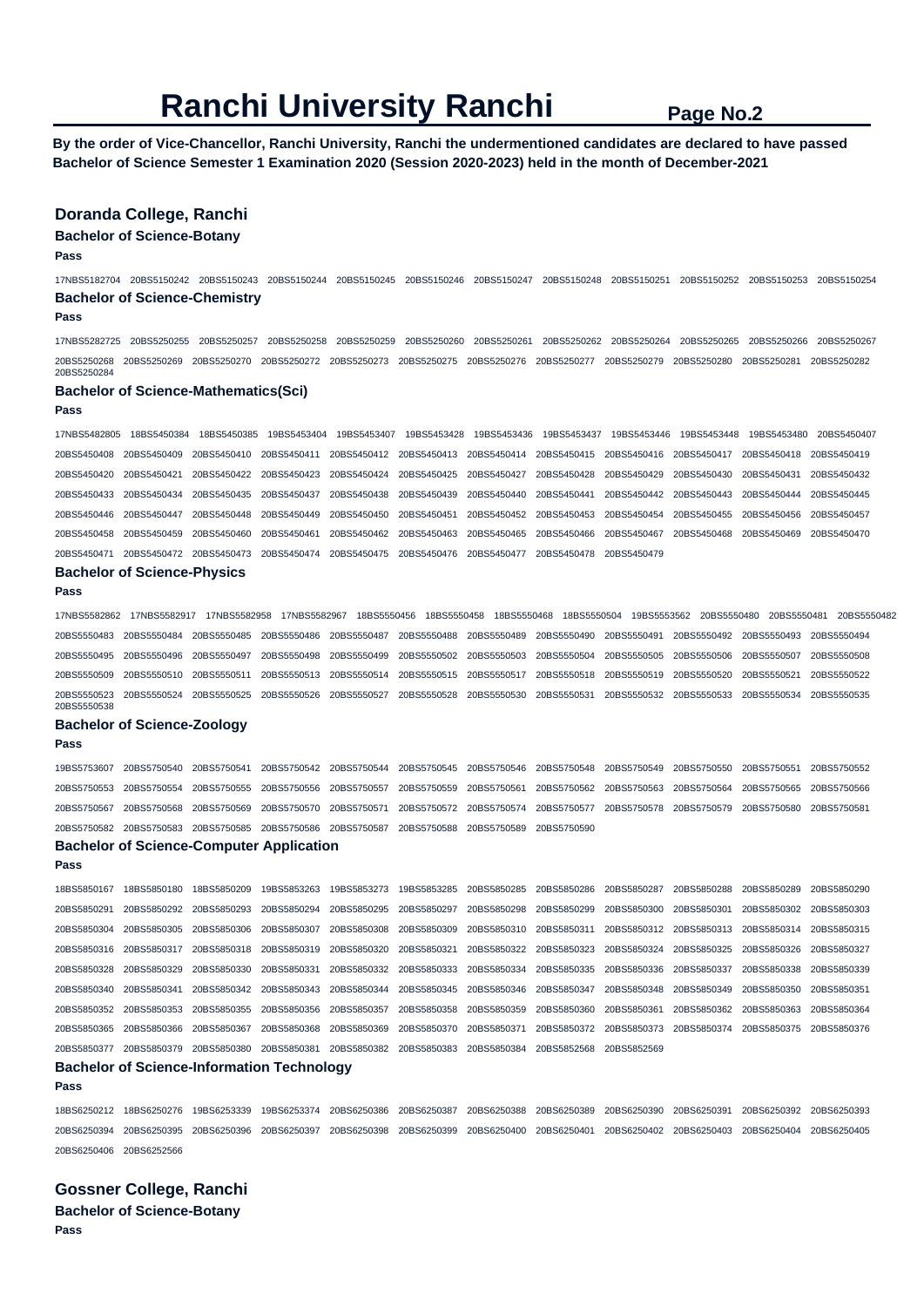## **By the order of Vice-Chancellor, Ranchi University, Ranchi the undermentioned candidates are declared to have passed Bachelor of Science Semester 1 Examination 2020 (Session 2020-2023) held in the month of December-2021**

18BS5150619 18BS5150622 20BS5150603 20BS5150604 20BS5150605 20BS5150606 20BS5150607 20BS5150608 20BS5150609 20BS5150610 20BS5150611 20BS5150612 20BS5150613 20BS5150614 20BS5150615 20BS5150618 20BS5150619 20BS5150620 20BS5150621 20BS5150622 20BS5150624 20BS5150625 20BS5150626 20BS5150628 20BS5150629 20BS5150630 20BS5150631 20BS5150632 20BS5150633 20BS5150634 20BS5150635 20BS5150636 20BS5150637 **Bachelor of Science-Chemistry Pass**  19BS5250146 19BS5250148 19BS5250208 19BS5250209 19BS5250212 20BS5250638 20BS5250639 20BS5250640 20BS5250641 20BS5250642 20BS5250643 20BS5250644 20BS5250646 20BS5250647 20BS5250648 20BS5250650 20BS5250651 20BS5250652 20BS5250653 20BS5250654 20BS5250655 20BS5250657 20BS5250658 20BS5250659 20BS5250660 20BS5250661 20BS5250664 20BS5250665 20BS5250666 20BS5250667 20BS5250668 20BS5250669 20BS5250670 20BS5250671 20BS5250673 20BS5250674 20BS5250675 20BS5250676 20BS5250677 20BS5250678 20BS5250679 20BS5250681 20BS5250682 20BS5250683 20BS5250685 **Bachelor of Science-Geology Pass**  18BS5350912 19BS5350365 20BS5350788 20BS5350789 20BS5350790 20BS5350791 20BS5350792 20BS5350793 20BS5350794 20BS5350795 20BS5350796 20BS5350797 20BS5350798 20BS5350799 20BS5350800 20BS5350801 20BS5350802 20BS5350803 20BS5350804 20BS5350805 20BS5350806 20BS5350808 20BS5350809 20BS5350810 20BS5350811 20BS5350812 20BS5350813 20BS5350814 20BS5350815 20BS5350816 20BS5350817 20BS5350818 20BS5350819 20BS5350820 20BS5350821 20BS5350822 20BS5350823 **Bachelor of Science-Mathematics(Sci) Pass**  19BS5450626 20BS5450862 20BS5450863 20BS5450864 20BS5450865 20BS5450866 20BS5450867 20BS5450868 20BS5450869 20BS5450870 20BS5450871 20BS5450872 20BS5450873 20BS5450874 20BS5450875 20BS5450876 20BS5450877 20BS5450878 20BS5450879 20BS5450880 20BS5450881 20BS5450882 20BS5450883 20BS5450884 20BS5450885 20BS5450886 20BS5450887 20BS5450888 20BS5450889 20BS5450890 20BS5450891 20BS5450892 20BS5450893 20BS5450894 20BS5450895 20BS5450896 20BS5450897 20BS5450898 20BS5450899 20BS5450900 20BS5450901 20BS5450902 20BS5450903 20BS5450904 20BS5450905 20BS5450906 20BS5450907 20BS5450908 20BS5450909 20BS5450910 20BS5450911 20BS5450912 20BS5450913 20BS5450914 20BS5450915 20BS5450916 20BS5450917 20BS5450918 20BS5450920 20BS5450921 20BS5450922 20BS5450923 20BS5450924 20BS5450925 20BS5450926 20BS5450927 20BS5450928 20BS5450929 20BS5450930 20BS5450931 20BS5450932 20BS5450933 20BS5450934 20BS5450935 20BS5450936 20BS5450937 20BS5450938 20BS5450939 20BS5450941 20BS5450942 20BS5450943 20BS5450944 20BS5450945 20BS5450946

| 17NBS5480389               | 18BS5450944 | 18BS5451044 | 19BS5450482             | 19BS5450490 | 19BS5450496 |             | 19BS5450534 19BS5450544 | 19BS5450553             | 19BS5450563 | 19BS5450593 | 19BS5450607 |
|----------------------------|-------------|-------------|-------------------------|-------------|-------------|-------------|-------------------------|-------------------------|-------------|-------------|-------------|
| 19BS5450626                | 20BS5450862 | 20BS5450863 | 20BS5450864             | 20BS5450865 | 20BS5450866 | 20BS5450867 | 20BS5450868             | 20BS5450869             | 20BS5450870 | 20BS5450871 | 20BS5450872 |
| 20BS5450873                | 20BS5450874 | 20BS5450875 | 20BS5450876             | 20BS5450877 | 20BS5450878 | 20BS5450879 | 20BS5450880             | 20BS5450881             | 20BS5450882 | 20BS5450883 | 20BS5450884 |
| 20BS5450885                | 20BS5450886 | 20BS5450887 | 20BS5450888             | 20BS5450889 | 20BS5450890 | 20BS5450891 | 20BS5450892             | 20BS5450893             | 20BS5450894 | 20BS5450895 | 20BS5450896 |
| 20BS5450897                | 20BS5450898 | 20BS5450899 | 20BS5450900             | 20BS5450901 | 20BS5450902 | 20BS5450903 | 20BS5450904             | 20BS5450905 20BS5450906 |             | 20BS5450907 | 20BS5450908 |
| 20BS5450909                | 20BS5450910 | 20BS5450911 | 20BS5450912 20BS5450913 |             | 20BS5450914 | 20BS5450915 | 20BS5450916 20BS5450917 |                         | 20BS5450918 | 20BS5450920 | 20BS5450921 |
| 20BS5450922                | 20BS5450923 | 20BS5450924 | 20BS5450925             | 20BS5450926 | 20BS5450927 | 20BS5450928 | 20BS5450929             | 20BS5450930             | 20BS5450931 | 20BS5450932 | 20BS5450933 |
| 20BS5450934                | 20BS5450935 | 20BS5450936 | 20BS5450937             | 20BS5450938 | 20BS5450939 | 20BS5450941 | 20BS5450942 20BS5450943 |                         | 20BS5450944 | 20BS5450945 | 20BS5450946 |
| 20BS5450947                | 20BS5450948 | 20BS5450949 | 20BS5450950             | 20BS5450951 | 20BS5450952 | 20BS5450953 | 20BS5450954             | 20BS5450955             | 20BS5450956 | 20BS5450957 | 20BS5450958 |
| 20BS5450959                | 20BS5450960 | 20BS5450961 | 20BS5450962             | 20BS5450963 | 20BS5450964 | 20BS5450965 | 20BS5450966             | 20BS5450967             | 20BS5450968 | 20BS5450969 | 20BS5450970 |
| 20BS5450972                | 20BS5450973 | 20BS5450974 | 20BS5450975             | 20BS5450976 | 20BS5450977 | 20BS5450978 | 20BS5450979             | 20BS5450980             | 20BS5450981 | 20BS5450982 | 20BS5450983 |
| 20BS5450984                | 20BS5450985 | 20BS5450986 | 20BS5450987             | 20BS5450988 | 20BS5450989 | 20BS5450990 | 20BS5450991             | 20BS5450992             | 20BS5450994 | 20BS5450995 | 20BS5450996 |
| 20BS5450997<br>20BS5451009 | 20BS5450998 | 20BS5450999 | 20BS5451000             | 20BS5451001 | 20BS5451002 | 20BS5451003 | 20BS5451004             | 20BS5451005 20BS5451006 |             | 20BS5451007 | 20BS5451008 |

### **Bachelor of Science-Physics**

**Pass** 

17NBS5580434 18BS5551220 19BS5550658 19BS5550666 19BS5550670 19BS5550677 19BS5550729 19BS5550743 19BS5550746 19BS5550761 19BS5550766 19BS5550782 19BS5550793 19BS5550808 19BS5550818 20BS5551010 20BS5551011 20BS5551012 20BS5551013 20BS5551014 20BS5551015 20BS5551016 20BS5551017 20BS5551018 20BS5551020 20BS5551021 20BS5551022 20BS5551023 20BS5551024 20BS5551025 20BS5551027 20BS5551028 20BS5551029 20BS5551030 20BS5551031 20BS5551032 20BS5551033 20BS5551034 20BS5551035 20BS5551036 20BS5551037 20BS5551038 20BS5551039 20BS5551040 20BS5551041 20BS5551042 20BS5551043 20BS5551044 20BS5551045 20BS5551046 20BS5551047 20BS5551049 20BS5551050 20BS5551051 20BS5551052 20BS5551053 20BS5551054 20BS5551055 20BS5551056 20BS5551058 20BS5551059 20BS5551060 20BS5551061 20BS5551062 20BS5551064 20BS5551065 20BS5551067 20BS5551068 20BS5551070 20BS5551071 20BS5551072 20BS5551073 20BS5551074 20BS5551075 20BS5551076 20BS5551077 20BS5551078 20BS5551079 20BS5551081 20BS5551082 20BS5551083 20BS5551084 20BS5551085 20BS5551087 20BS5551088 20BS5551090 20BS5551091 20BS5551092 20BS5551093 20BS5551094 20BS5551095 20BS5551096 20BS5551097 20BS5551098 20BS5551099 20BS5551100 20BS5551102 20BS5551103 20BS5551104 20BS5551105 20BS5551106 20BS5551107 20BS5551109 20BS5551110 20BS5551111 20BS5551112 20BS5551113 20BS5551114 20BS5551115 20BS5551116 20BS5551117 20BS5551118 20BS5551120 20BS5551121 20BS5551122 20BS5551123 20BS5551126 20BS5551127 20BS5551128 20BS5551129 20BS5551130 20BS5551131 20BS5551133 20BS5551134 20BS5551135 20BS5551136 20BS5551137 20BS5551138 20BS5551140 20BS5551141 20BS5551142 20BS5551143 20BS5551145 20BS5551148 20BS5551149 20BS5551150

#### **Bachelor of Science-Zoology**

**Pass**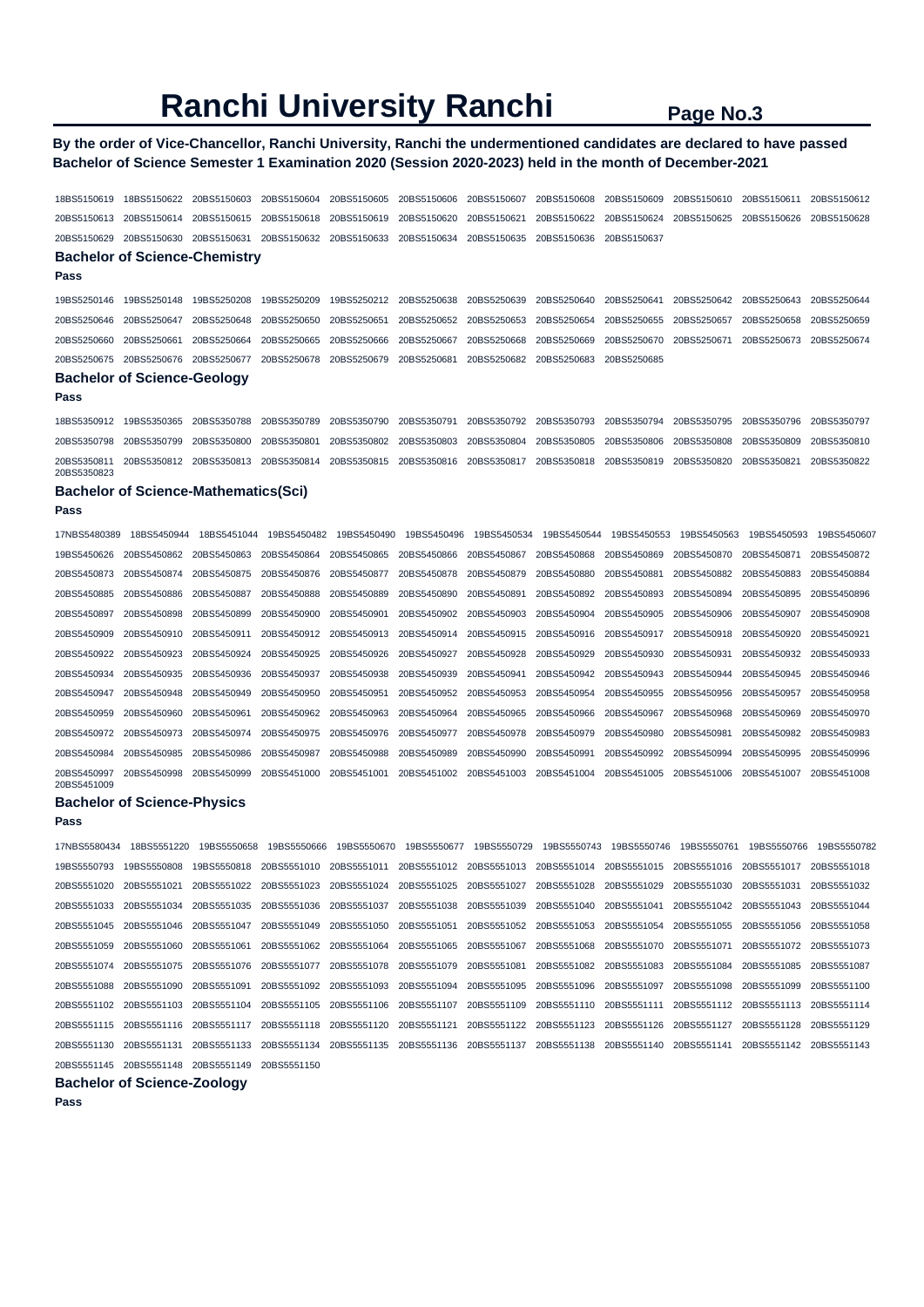# **By the order of Vice-Chancellor, Ranchi University, Ranchi the undermentioned candidates are declared to have passed Bachelor of Science Semester 1 Examination 2020 (Session 2020-2023) held in the month of December-2021**

| 18BS5751353                                       | 18BS5751355             | 18BS5751379 | 18BS5751384 | 20BS5751151             |             | 20BS5751152 20BS5751153 | 20BS5751154             | 20BS5751155 | 20BS5751156 | 20BS5751157 | 20BS5751158 |  |
|---------------------------------------------------|-------------------------|-------------|-------------|-------------------------|-------------|-------------------------|-------------------------|-------------|-------------|-------------|-------------|--|
| 20BS5751159                                       | 20BS5751160             | 20BS5751161 | 20BS5751162 | 20BS5751163             | 20BS5751164 | 20BS5751165             | 20BS5751166             | 20BS5751167 | 20BS5751168 | 20BS5751169 | 20BS5751170 |  |
| 20BS5751171                                       | 20BS5751172             | 20BS5751173 | 20BS5751174 | 20BS5751175             | 20BS5751176 | 20BS5751177             | 20BS5751178             | 20BS5751179 | 20BS5751180 | 20BS5751181 | 20BS5751182 |  |
| 20BS5751183                                       | 20BS5751184             | 20BS5751185 | 20BS5751186 | 20BS5751187             | 20BS5751188 | 20BS5751189             | 20BS5751190             | 20BS5751191 | 20BS5751192 | 20BS5751193 | 20BS5751194 |  |
| 20BS5751195                                       | 20BS5751196             | 20BS5751197 | 20BS5751198 | 20BS5751199             | 20BS5751200 | 20BS5751201             | 20BS5751202             | 20BS5751203 | 20BS5751204 | 20BS5751205 | 20BS5751206 |  |
| 20BS5751207                                       | 20BS5751208             | 20BS5751209 | 20BS5751211 | 20BS5751212             | 20BS5751213 | 20BS5751214             | 20BS5751215             | 20BS5751216 | 20BS5751217 | 20BS5751218 | 20BS5751219 |  |
| 20BS5751220                                       | 20BS5751221             | 20BS5751222 | 20BS5751223 | 20BS5751224             | 20BS5751225 | 20BS5751226             | 20BS5751227             | 20BS5751229 | 20BS5751230 | 20BS5751231 | 20BS5751232 |  |
| 20BS5751233                                       | 20BS5751234             | 20BS5751235 |             | 20BS5751236 20BS5751237 | 20BS5751238 |                         | 20BS5751239 20BS5751241 | 20BS5751242 | 20BS5751243 | 20BS5751244 | 20BS5751245 |  |
| <b>Bachelor of Science-Computer Application</b>   |                         |             |             |                         |             |                         |                         |             |             |             |             |  |
| Pass                                              |                         |             |             |                         |             |                         |                         |             |             |             |             |  |
| 20BS5850686                                       | 20BS5850687             | 20BS5850688 | 20BS5850689 | 20BS5850690             | 20BS5850691 | 20BS5850692             | 20BS5850693             | 20BS5850694 | 20BS5850695 | 20BS5850696 | 20BS5850697 |  |
| 20BS5850698                                       | 20BS5850699             | 20BS5850700 | 20BS5850701 | 20BS5850702             | 20BS5850703 | 20BS5850704             | 20BS5850705             | 20BS5850706 | 20BS5850707 | 20BS5850708 | 20BS5850709 |  |
| 20BS5850710                                       | 20BS5850711             | 20BS5850712 | 20BS5850713 | 20BS5850714             | 20BS5850716 | 20BS5850717             | 20BS5850718             | 20BS5850719 | 20BS5850720 | 20BS5850721 | 20BS5850722 |  |
| 20BS5850723                                       | 20BS5850724             | 20BS5850725 | 20BS5850726 | 20BS5850727             | 20BS5850728 | 20BS5850730             | 20BS5850731             | 20BS5850733 | 20BS5850735 | 20BS5850736 | 20BS5850737 |  |
| 20BS5850738                                       | 20BS5850739             | 20BS5850740 | 20BS5850741 | 20BS5850742             | 20BS5850743 | 20BS5850744             | 20BS5850746             | 20BS5850747 | 20BS5850748 | 20BS5850749 | 20BS5850750 |  |
| 20BS5850751                                       | 20BS5850753             | 20BS5850754 | 20BS5850755 | 20BS5850756             | 20BS5850757 | 20BS5850758             | 20BS5850759             | 20BS5850760 | 20BS5850761 | 20BS5850762 | 20BS5850763 |  |
| 20BS5850764                                       | 20BS5850765             | 20BS5850766 | 20BS5850767 | 20BS5850768             | 20BS5850769 | 20BS5850770             | 20BS5850771             | 20BS5850772 | 20BS5850773 | 20BS5850774 | 20BS5850775 |  |
| 20BS5850776                                       | 20BS5850777             | 20BS5850778 | 20BS5850779 | 20BS5850780             | 20BS5850781 | 20BS5850782             | 20BS5850783             | 20BS5850784 | 20BS5850785 | 20BS5850786 | 20BS5850787 |  |
| <b>Bachelor of Science-BioTechnology</b>          |                         |             |             |                         |             |                         |                         |             |             |             |             |  |
| Pass                                              |                         |             |             |                         |             |                         |                         |             |             |             |             |  |
| 18BS5951398                                       | 18BS5951399             | 18BS5951404 | 18BS5951407 | 18BS5951411             | 20BS5950591 |                         | 20BS5950592 20BS5950593 | 20BS5950594 | 20BS5950595 | 20BS5950596 | 20BS5950597 |  |
| 20BS5950598                                       | 20BS5950599 20BS5950600 |             | 20BS5950601 | 20BS5950602             |             |                         |                         |             |             |             |             |  |
| <b>Bachelor of Science-Information Technology</b> |                         |             |             |                         |             |                         |                         |             |             |             |             |  |
| Pass                                              |                         |             |             |                         |             |                         |                         |             |             |             |             |  |
| 18BS6251568                                       | 20BS6250824             | 20BS6250825 | 20BS6250826 | 20BS6250827             | 20BS6250828 | 20BS6250829             | 20BS6250830             | 20BS6250831 | 20BS6250832 | 20BS6250833 | 20BS6250834 |  |
| 20BS6250835                                       | 20BS6250836             | 20BS6250837 | 20BS6250838 | 20BS6250839             | 20BS6250840 | 20BS6250841             | 20BS6250842             | 20BS6250843 | 20BS6250844 | 20BS6250845 | 20BS6250846 |  |
| 20BS6250847<br>20BS6250861                        | 20BS6250848             | 20BS6250849 | 20BS6250850 | 20BS6250851             |             | 20BS6250852 20BS6250853 | 20BS6250854             | 20BS6250855 | 20BS6250856 | 20BS6250858 | 20BS6250860 |  |

# **J.N.College Dhurwa, Ranchi**

# **Bachelor of Science-Botany Pass**

19BS5152856 20BS5151248 20BS5151249

## **Bachelor of Science-Chemistry Pass**

20BS5251251 20BS5251252

# **Bachelor of Science-Mathematics(Sci)**

**Pass** 

20BS5451253 20BS5451254 20BS5451256 20BS5451257 20BS5451258 20BS5451259 20BS5451261 20BS5451263

### **Bachelor of Science-Physics Pass**

19BS5552886 19BS5552887 20BS5551266 20BS5551267

# **Bachelor of Science-Zoology**

**Pass** 

19BS5752897 20BS5751271 20BS5751273 20BS5751274 20BS5751275 20BS5751277 20BS5751278

# **K.C.B. College, Bero**

**Bachelor of Science-Botany Pass**  20BS5151279 20BS5151280

**Bachelor of Science-Chemistry Pass**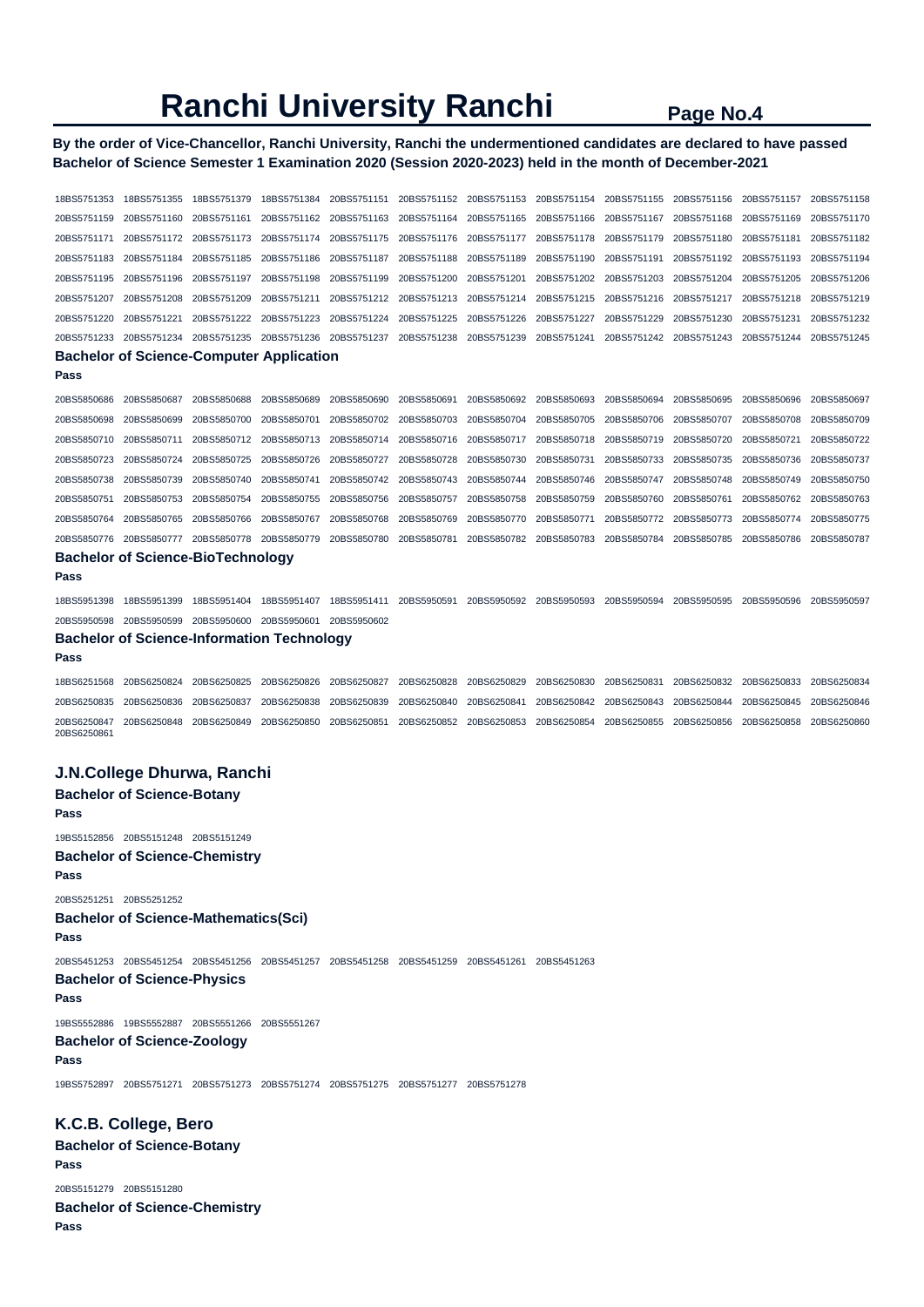**By the order of Vice-Chancellor, Ranchi University, Ranchi the undermentioned candidates are declared to have passed Bachelor of Science Semester 1 Examination 2020 (Session 2020-2023) held in the month of December-2021** 

20BS5251281 20BS5251282 20BS5251283 20BS5251284 20BS5251286 **Bachelor of Science-Geology Pass**  20BS5351287 20BS5351288 **Bachelor of Science-Mathematics(Sci) Pass**  19BS5452846 20BS5451289 20BS5451290 20BS5451291 20BS5451292 20BS5451293 20BS5451294 20BS5451295 20BS5451297 20BS5451298 20BS5451299 20BS5451300 20BS5451301 20BS5451303 20BS5451304 20BS5451305 20BS5451306 20BS5451307 20BS5451308 20BS5451309 20BS5451310 20BS5451311 20BS5451312 20BS5451313 20BS5451314 20BS5451315 20BS5451316 20BS5451317 **Bachelor of Science-Physics Pass**  20BS5551318 **Bachelor of Science-Zoology Pass**  20BS5751319 20BS5751320 20BS5751322 20BS5751323 20BS5751324 20BS5751325 **Kartik Oraon College, Gumla Bachelor of Science-Botany Pass**  18BS5152668 18BS5152674 18BS5152677 18BS5152679 19BS5152377 20BS5152386 20BS5152387 20BS5152389 20BS5152390 **Bachelor of Science-Chemistry Pass**  20BS5252391 20BS5252392 20BS5252394 20BS5252396 20BS5252397 **Bachelor of Science-Mathematics(Sci) Pass**  18BS5452722 18BS5452723 18BS5452802 20BS5452398 20BS5452399 20BS5452400 20BS5452401 20BS5452402 20BS5452403 20BS5452404 20BS5452405 20BS5452406 20BS5452407 20BS5452408 20BS5452409 20BS5452411 20BS5452412 20BS5452413 20BS5452414 20BS5452415 20BS5452416 20BS5452417 20BS5452419 20BS5452420 20BS5452421 20BS5452422 20BS5452423 20BS5452424 20BS5452425 20BS5452426 **Bachelor of Science-Physics Pass**  17NBS5580843 17NBS5580855 18BS5552827 20BS5552427 20BS5552428 20BS5552429 20BS5552430 20BS5552431 20BS5552432 20BS5552433 20BS5552434 20BS5552435 20BS5552436 20BS5552437 20BS5552438 20BS5552439 20BS5552440 20BS5552441 20BS5552442 20BS5552443 20BS5552444 20BS5552445 20BS5552446 20BS5552447 20BS5552448 20BS5552449 20BS5552450 20BS5552451 20BS5552452 20BS5552453 20BS5552454 20BS5552455 20BS5552456 20BS5552457 20BS5552458 20BS5552459 20BS5552460 **Bachelor of Science-Zoology Pass**  18BS5752862 18BS5752867 18BS5752897 18BS5752903 20BS5752461 20BS5752463 20BS5752464 20BS5752465 20BS5752466 20BS5752467 20BS5752468 20BS5752469 20BS5752470 20BS5752471 20BS5752472 20BS5752473 20BS5752474 20BS5752475 20BS5752476 20BS5752477 20BS5752478 20BS5752479 20BS5752481 20BS5752483 20BS5752484 20BS5752485 20BS5752486 20BS5752487 20BS5752488 20BS5752489 20BS5752490 20BS5752491 20BS5752492 20BS5752493 20BS5752494 20BS5752495 20BS5752496 20BS5752497 20BS5752498 20BS5752499 20BS5752500 20BS5752501 20BS5752502 20BS5752503 20BS5752504 20BS5752505 20BS5752506 20BS5752507 20BS5752508 20BS5752509 20BS5752510 20BS5752512 20BS5752513 20BS5752514 20BS5752515 20BS5752516 20BS5752517 20BS5752518 20BS5752519 20BS5752520 20BS5752521 20BS5752523 20BS5752524 20BS5752525 20BS5752526 20BS5752527 **Bachelor of Science-Computer Application Pass**  20BS5852528 20BS5852529 20BS5852530 20BS5852531 20BS5852532 20BS5852533 20BS5852534 20BS5852535 **Nirmala College, Ranchi Bachelor of Science-Botany Pass**  20BS5151326 20BS5151327 20BS5151328 20BS5151329 20BS5151330 20BS5151331 20BS5151332 20BS5151334 20BS5151335 20BS5151336 **Bachelor of Science-Chemistry Pass**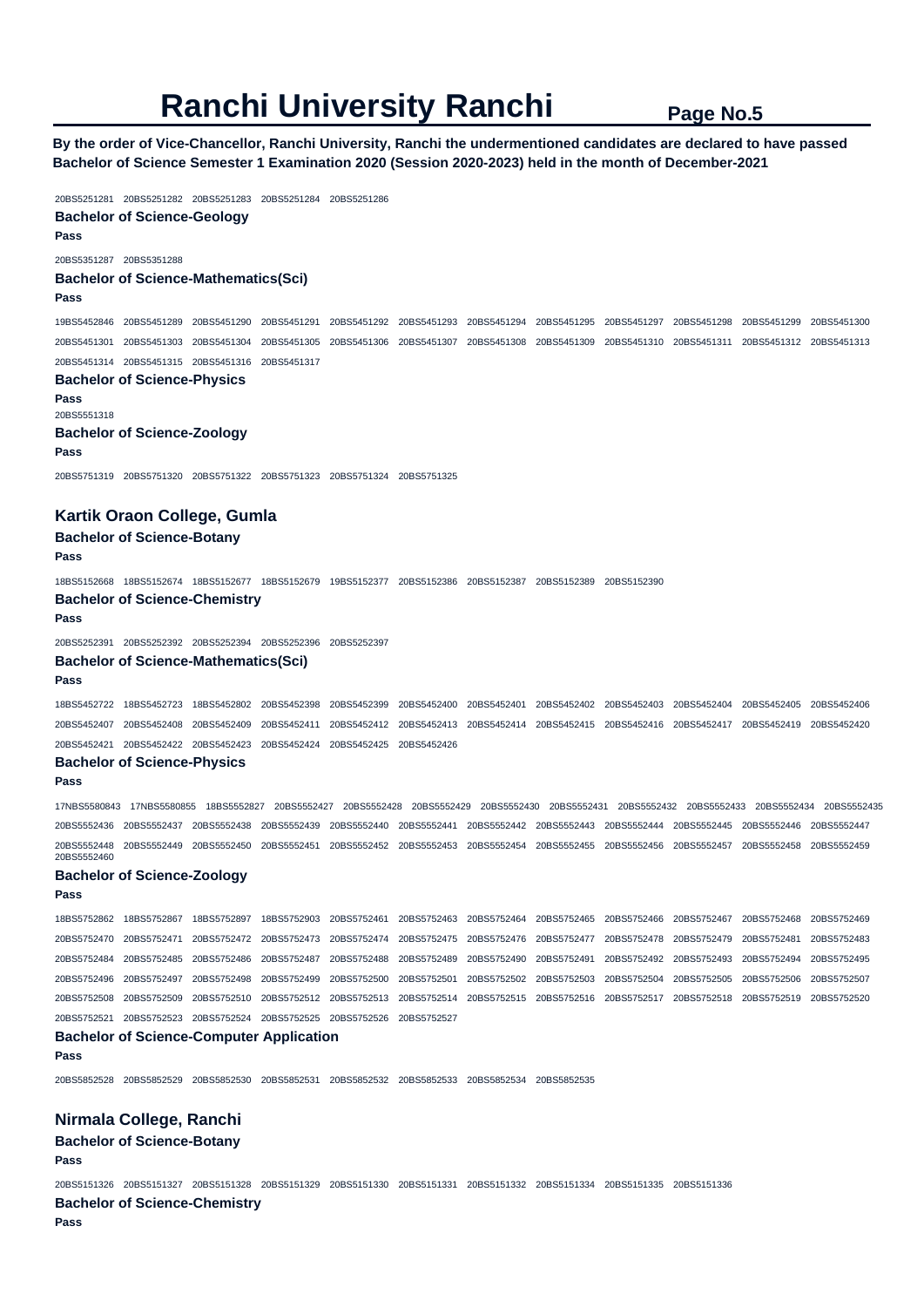**By the order of Vice-Chancellor, Ranchi University, Ranchi the undermentioned candidates are declared to have passed Bachelor of Science Semester 1 Examination 2020 (Session 2020-2023) held in the month of December-2021** 

### 20BS5251338 20BS5251339 20BS5251340 20BS5251341 20BS5251342 20BS5251343 20BS5251344

**Bachelor of Science-Mathematics(Sci)** 

**Pass** 

19BS5451956 19BS5451957 20BS5451359 20BS5451360 20BS5451361 20BS5451362 20BS5451363 20BS5451364 20BS5451365 20BS5451366 20BS5451367 20BS5451368 20BS5451369 20BS5451370 20BS5451371 20BS5451372 20BS5451373 20BS5451374 20BS5451375 20BS5451376 20BS5451377 20BS5451378 20BS5451379 20BS5451380 20BS5451381 20BS5451382 20BS5451383 20BS5451384 20BS5451385 20BS5451386 20BS5451387 20BS5451388 20BS5451390 20BS5451391 20BS5451392 20BS5451393 20BS5451394 20BS5451395 20BS5451396 20BS5451397

# **Bachelor of Science-Physics**

**Pass** 

20BS5551398 20BS5551399 20BS5551400 20BS5551401 20BS5551402 20BS5551403 20BS5551404 20BS5551405 20BS5551406 20BS5551407 20BS5551408 20BS5551409 20BS5551410 20BS5551411 20BS5551412 20BS5551413 20BS5551414 20BS5551415

# **Bachelor of Science-Zoology**

**Pass** 

18BS5752219 18BS5752236 18BS5752242 18BS5752247 18BS5752251 18BS5752257 20BS5751416 20BS5751418 20BS5751419 20BS5751420 20BS5751421 20BS5751422 20BS5751423 20BS5751424 20BS5751425 20BS5751426 20BS5751427 20BS5751428 20BS5751429 20BS5751430 20BS5751431 20BS5751432 20BS5751433 20BS5751434 20BS5751435 20BS5751436 20BS5751437 20BS5751438 20BS5751439 20BS5751440 20BS5751441 20BS5751442 20BS5751443 20BS5751445 20BS5751446 20BS5751447 20BS5751448 20BS5751449 20BS5751450 20BS5751452 20BS5751453 20BS5751455 20BS5751456 20BS5751458 20BS5751459 20BS5751460 20BS5751461 20BS5751462 20BS5751463 20BS5751464 20BS5751465 20BS5751466 20BS5751467 20BS5751469 20BS5751470

## **Bachelor of Science-Computer Application**

**Pass** 

18BS5852142 19BS5851918 19BS5851927 19BS5851934 20BS5851345 20BS5851346 20BS5851347 20BS5851348 20BS5851349 20BS5851350 20BS5851351 20BS5851352 20BS5851353 20BS5851354 20BS5851355 20BS5851356 20BS5851357 20BS5851358 20BS5852567

### **Bachelor of Science-Information Technology**

**Pass** 

19BS6252096

### **P.P.K.College, Bundu**

## **Bachelor of Science-Botany**

#### **Pass**

19BS5152904 19BS5152907 20BS5151471 20BS5151472 20BS5151473 20BS5151474 20BS5151475 20BS5151476 20BS5151477 20BS5151478 20BS5151479 **Bachelor of Science-Chemistry** 

#### **Pass**

17NBS5281074 18BS5252299 18BS5252314 18BS5252315 18BS5252319 18BS5252321 19BS5252920 19BS5252928 19BS5252929 19BS5252932 19BS5252933 19BS5252945 20BS5251483 20BS5251484 20BS5251485 20BS5251487 20BS5251488 20BS5251490

### **Bachelor of Science-Geology**

**Pass** 

18BS5352419 19BS5352966 19BS5352973 19BS5352984 19BS5352993 19BS5352996 20BS5351502 20BS5351503 20BS5351504 20BS5351505 20BS5351507 20BS5351508 20BS5351509 20BS5351511 20BS5351512 20BS5351513 20BS5351514 20BS5351516 20BS5351517 20BS5351518 20BS5351519 20BS5351520 20BS5351523 20BS5351526 20BS5351527 20BS5351528 20BS5351529 20BS5351530 20BS5351531 20BS5351532

## **Bachelor of Science-Mathematics(Sci)**

### **Pass**

17NBS5481250 18BS5452433 18BS5452556 19BS5453026 19BS5453029 19BS5453040 19BS5453044 19BS5453047 19BS5453054 19BS5453071 19BS5453086 20BS5451533 20BS5451534 20BS5451535 20BS5451538 20BS5451539 20BS5451540 20BS5451541 20BS5451542 20BS5451543 20BS5451544 20BS5451545 20BS5451547 20BS5451548 20BS5451549 20BS5451550 20BS5451551 20BS5451552 20BS5451553 20BS5451554 20BS5451555 20BS5451556 20BS5451557 20BS5451559 20BS5451560 20BS5451561 20BS5451562 20BS5451563 20BS5451564 20BS5451566 20BS5451567 20BS5451568 20BS5451569 20BS5451570 20BS5451571 20BS5451572 20BS5451573 20BS5451574 20BS5451575 20BS5451577 20BS5451578 20BS5452536

## **Bachelor of Science-Physics**

**Pass** 

19BS5553094 19BS5553095 19BS5553097 19BS5553100 19BS5553101 19BS5553102 19BS5553104 19BS5553105 19BS5553107 19BS5553108 19BS5553110 19BS5553112 19BS5553114 20BS5551579 20BS5551580 20BS5551582 20BS5551584 20BS5551585 20BS5551586 20BS5551587 20BS5551588 20BS5551589 20BS5551590 20BS5551591 20BS5551593 20BS5551594 20BS5551596 20BS5551597

### **Bachelor of Science-Zoology**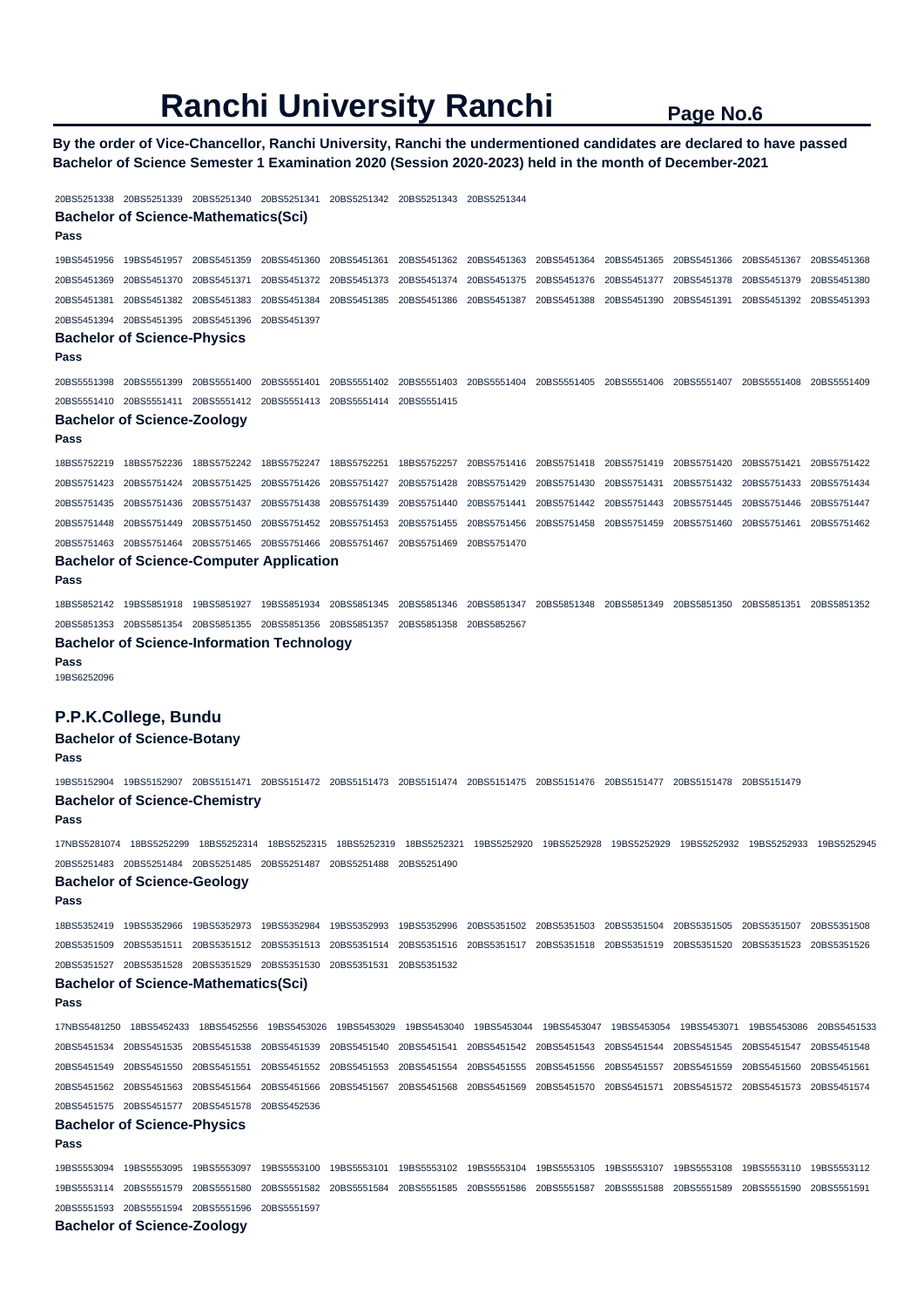# **By the order of Vice-Chancellor, Ranchi University, Ranchi the undermentioned candidates are declared to have passed Bachelor of Science Semester 1 Examination 2020 (Session 2020-2023) held in the month of December-2021**

### **Pass**

17NBS5781294 17NBS5781324 17NBS5781374 18BS5752617 18BS5752635 19BS5753138 19BS5753139 19BS5753172 20BS5751598 20BS5751599 20BS5751601 20BS5751602 20BS5751603 20BS5751604 20BS5751605 20BS5751606 20BS5751607 20BS5751608 20BS5751609 20BS5751610 20BS5751611 20BS5751612 20BS5751613 20BS5751614 20BS5751616 20BS5751617 20BS5751618 20BS5751619 20BS5751620 20BS5751621 20BS5751622 20BS5751624 20BS5751625 20BS5751626 20BS5751627 20BS5751628 20BS5751629 20BS5751630 20BS5751631 20BS5751632 20BS5751633 20BS5751634

### **Bachelor of Science-Computer Application**

**Pass** 

18BS5852339 19BS5852952 20BS5851491 20BS5851492 20BS5851493 20BS5851494 20BS5851495 20BS5851496 20BS5851497 20BS5851498 20BS5851499 20BS5851500 20BS5851501

### **R.L.S.Y. College, Ranchi**

### **Bachelor of Science-Botany**

**Pass** 

18BS5152908 18BS5152915 20BS5151635 20BS5151636 20BS5151638 20BS5151639 20BS5151640 20BS5151641 20BS5151642 20BS5151643 **Bachelor of Science-Chemistry** 

**Pass** 

19BS5253724 20BS5251645 20BS5251646 20BS5251647 20BS5251648 20BS5251649 20BS5251650 20BS5251651

### **Bachelor of Science-Mathematics(Sci)**

**Pass** 

18BS5452992 19BS5451652 19BS5451666 19BS5451668 19BS5451672 19BS5451678 19BS5451679 19BS5451680 19BS5452624 20BS5451685 20BS5451686 20BS5451687 20BS5451688 20BS5451689 20BS5451690 20BS5451692 20BS5451693 20BS5451694 20BS5451695 20BS5451697 20BS5451698 20BS5451699 20BS5451700 20BS5451701 20BS5451702 20BS5451703 20BS5451704 20BS5451705 20BS5451706 20BS5451707 20BS5451708 20BS5451709 20BS5451710 20BS5451711 20BS5451712 20BS5451713 20BS5451714 20BS5451715 20BS5451716 20BS5451717 20BS5451718 20BS5451719

### **Bachelor of Science-Physics**

**Pass** 

18BS5553021 20BS5551721 20BS5551722 20BS5551723 20BS5551724 20BS5551725 20BS5551726 20BS5551727 20BS5551728 20BS5551729 20BS5551730 20BS5551731 20BS5551732 20BS5551734 20BS5551736 20BS5551738 20BS5551739 20BS5551740 20BS5551741 20BS5551742 20BS5551743 20BS5551744 20BS5551745

### **Bachelor of Science-Zoology**

**Pass** 

17NBS5782481 19BS5751751 20BS5751746 20BS5751748 20BS5751749 20BS5751750 20BS5751751 20BS5751752 20BS5751753 20BS5751754 20BS5751756 20BS5751757 20BS5751758 20BS5751759 20BS5751760 20BS5751762 20BS5751763 20BS5751764 20BS5751765 20BS5751766 20BS5751767 20BS5751768 20BS5751769 20BS5751771 20BS5751772 20BS5751774 20BS5751775 20BS5751776 20BS5751777 20BS5751778 20BS5751779 20BS5751780 20BS5751781 20BS5751782

### **Bachelor of Science-Computer Application**

**Pass** 

19BS5851608 19BS5851609 19BS5851614 19BS5851618 19BS5851620 19BS5851621 19BS5851623 19BS5851627 19BS5851631 19BS5851633 19BS5851639 19BS5852619 20BS5851652 20BS5851653 20BS5851654 20BS5851655 20BS5851656 20BS5851657 20BS5851658 20BS5851659 20BS5851660 20BS5851661 20BS5851663 20BS5851664 20BS5851665 20BS5851666 20BS5851667 20BS5851668 20BS5851669 20BS5851670 20BS5851671 20BS5851672 20BS5851673 20BS5851674 20BS5851675 20BS5851676 20BS5851677 20BS5851678 20BS5851679 20BS5851680 20BS5851681 20BS5851682 20BS5851683 20BS5851684

# **S.G.M.College, Ranchi**

**Bachelor of Science-Botany Pass**  17NBS5182505 20BS5151783 20BS5151784 20BS5151785 **Bachelor of Science-Chemistry Pass**  17NBS5282517 20BS5251789 20BS5251790 20BS5251792 20BS5251794 20BS5251795 20BS5251796 **Bachelor of Science-Mathematics(Sci) Pass**  20BS5451804 20BS5451807 20BS5451811 20BS5451812 20BS5451813 20BS5451815 20BS5451818 **Bachelor of Science-Physics** 

#### **Pass**

20BS5551825 20BS5551826 20BS5551828 20BS5551830 20BS5551833 20BS5551834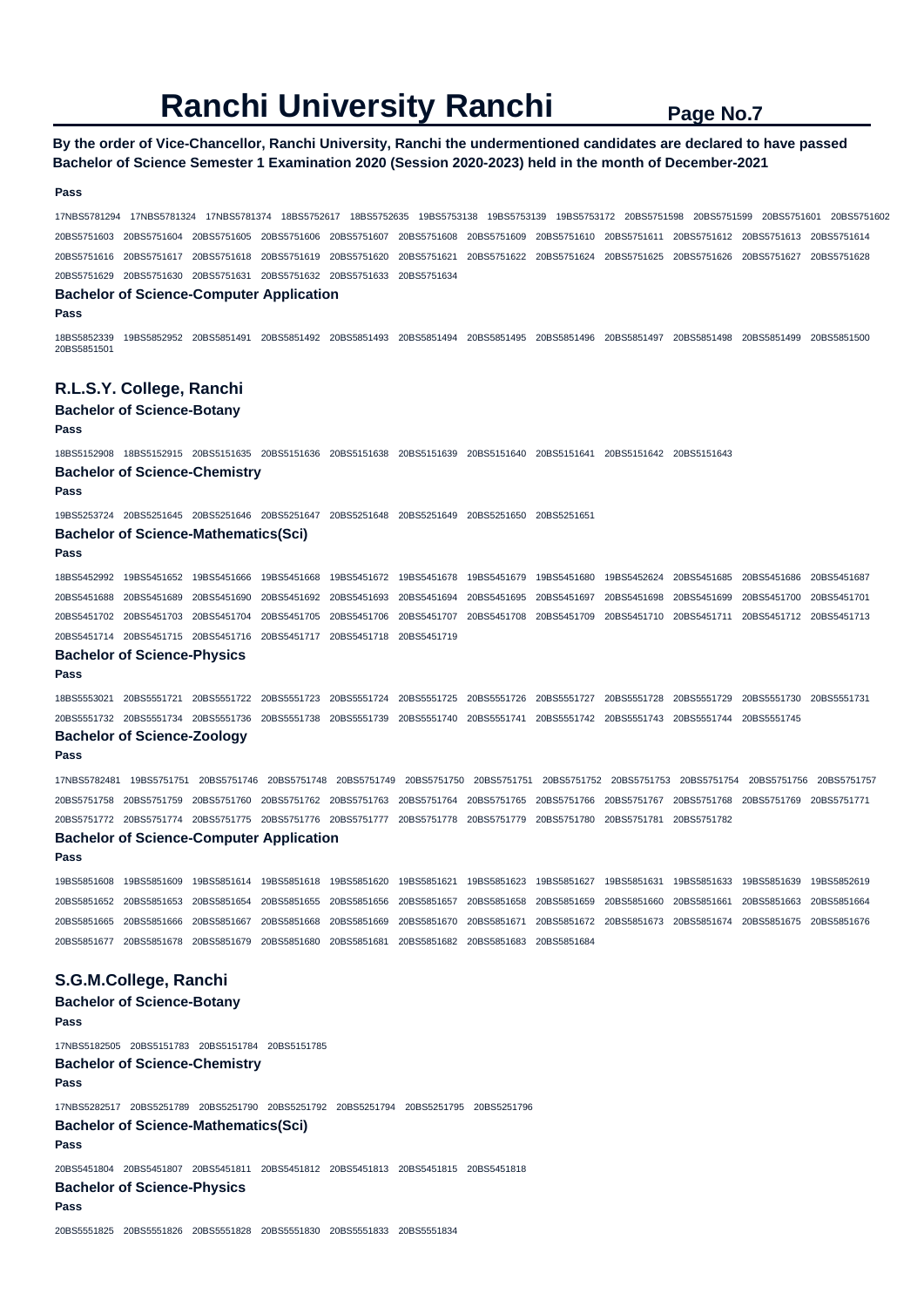**By the order of Vice-Chancellor, Ranchi University, Ranchi the undermentioned candidates are declared to have passed Bachelor of Science Semester 1 Examination 2020 (Session 2020-2023) held in the month of December-2021** 

### **Bachelor of Science-Zoology**

### **Pass**

17NBS5782570 19BS5751542 20BS5751837 20BS5751838 20BS5751839 20BS5751840 20BS5751841 20BS5751844 20BS5751846 20BS5751848 20BS5751849 20BS5751851 20BS5751852 20BS5751853 20BS5751854 20BS5751857 20BS5751859 20BS5751860 20BS5751861

### **Bachelor of Science-Computer Application**

**Pass** 

20BS5851797 20BS5851798 20BS5851800 20BS5851801 20BS5851802 20BS5851803

## **Silli College, Silli**

**Bachelor of Science-Botany** 

### **Pass**

20BS5151958 20BS5151959 20BS5151960 20BS5151961 20BS5151962

## **Bachelor of Science-Chemistry**

#### **Pass**

17NBS5281596 18BS5254006 19BS5251771 20BS5251963 20BS5251964 20BS5251965 20BS5251966 20BS5251967 20BS5251968 20BS5251969 20BS5251970 20BS5251971 20BS5251972 20BS5251973 20BS5251974 20BS5251975 20BS5251976 20BS5251977 20BS5251978 20BS5251979 20BS5251980 20BS5251981 20BS5251982 20BS5251983 20BS5251984 20BS5251985 20BS5251986 20BS5251987 20BS5251988 20BS5251989 20BS5251990 20BS5251991 20BS5251992

# **Bachelor of Science-Mathematics(Sci)**

#### **Pass**

19BS5451814 19BS5451821 20BS5451994 20BS5451995 20BS5451996 20BS5451997 20BS5451998 20BS5451999 20BS5452000 20BS5452001 20BS5452002 20BS5452003 20BS5452004 20BS5452005 20BS5452006 20BS5452007 20BS5452008 20BS5452009 20BS5452010 20BS5452012 20BS5452013 20BS5452014 20BS5452015 20BS5452016 20BS5452017 20BS5452018 20BS5452019 20BS5452020 20BS5452021 20BS5452022 20BS5452024 20BS5452025 20BS5452026 20BS5452027 20BS5452028 20BS5452029 20BS5452030 20BS5452031 20BS5452032

### **Bachelor of Science-Physics**

#### **Pass**

17NBS5581724 18BS5554073 18BS5554086 19BS5551836 19BS5551840 20BS5552034 20BS5552035 20BS5552036 20BS5552037 20BS5552038 20BS5552039 20BS5552040 20BS5552041 20BS5552042 20BS5552043 20BS5552044 20BS5552045 20BS5552046 20BS5552047 20BS5552048 20BS5552049 20BS5552051 20BS5552052 20BS5552053 20BS5552054 20BS5552056 20BS5552057 20BS5552058 20BS5552059 20BS5552060

## **Bachelor of Science-Zoology**

### **Pass**

17NBS5781777 18BS5754108 19BS5751849 19BS5751862 19BS5751875 19BS5751884 20BS5752061 20BS5752062 20BS5752063 20BS5752064 20BS5752065 20BS5752066 20BS5752067 20BS5752068 20BS5752069 20BS5752070 20BS5752071 20BS5752072 20BS5752073 20BS5752074 20BS5752075 20BS5752076 20BS5752078 20BS5752080 20BS5752081 20BS5752082 20BS5752083 20BS5752084 20BS5752085 20BS5752086 20BS5752087 20BS5752088 20BS5752089 20BS5752090 20BS5752091 20BS5752092 20BS5752093 20BS5752094 20BS5752095

## **Simdega College, Simdega**

**Bachelor of Science-Botany Pass**  17NBS5181378 17NBS5181386 20BS5152096 20BS5152097 20BS5152098 20BS5152099 **Bachelor of Science-Chemistry Pass**  20BS5252100 **Bachelor of Science-Physics Pass**  17NBS5581402 17NBS5581411 18BS5552053 18BS5552062 20BS5552114 20BS5552115 20BS5552116 20BS5552117 20BS5552118 20BS5552119 20BS5552120 20BS5552121 20BS5552122 20BS5552123 20BS5552124 20BS5552125 20BS5552126 20BS5552127 20BS5552128 20BS5552129 20BS5552130 **Bachelor of Science-Zoology Pass** 

20BS5752132 20BS5752133 20BS5752134 20BS5752135 20BS5752136

### **Bachelor of Science-Computer Application**

**Pass**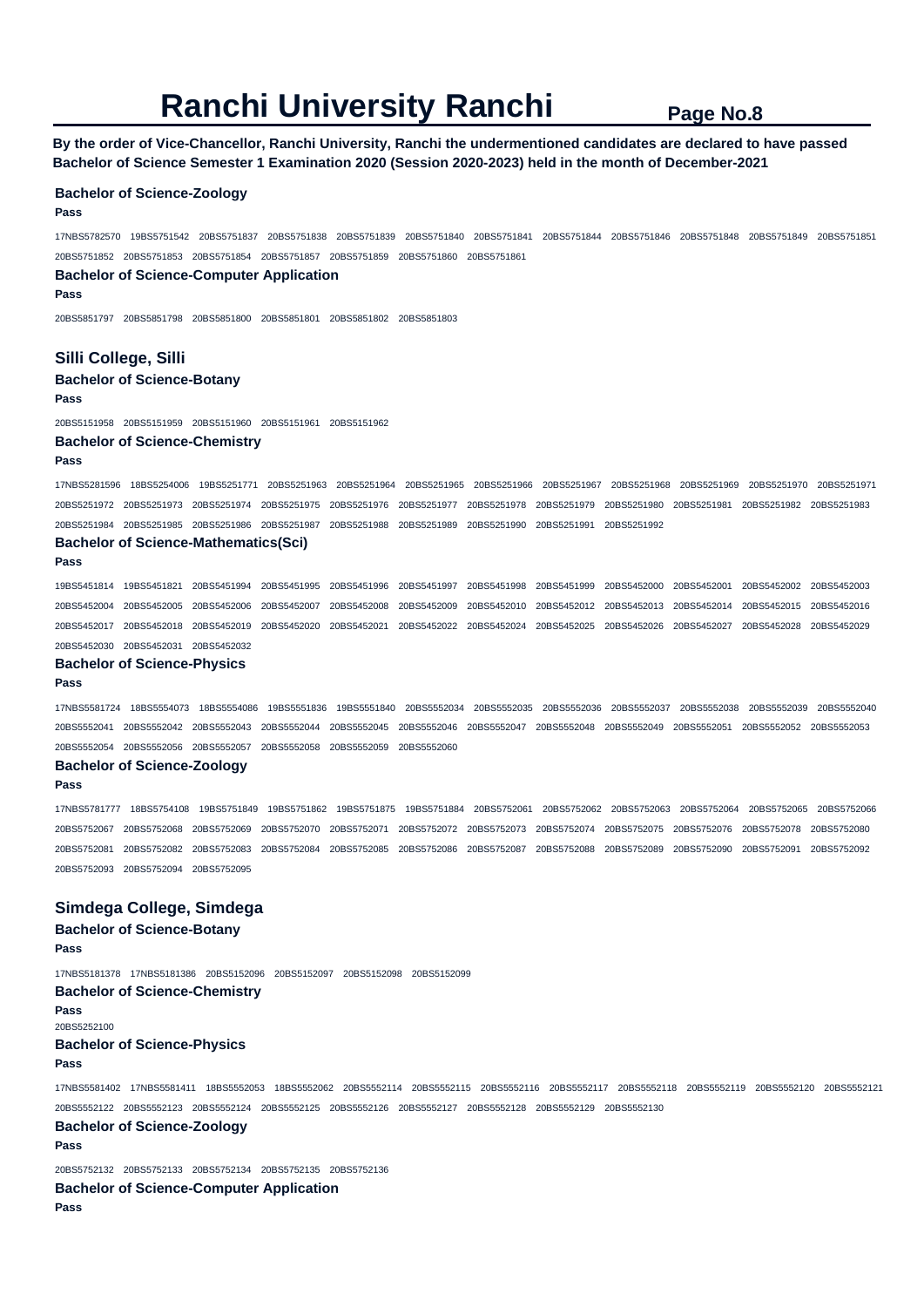## **By the order of Vice-Chancellor, Ranchi University, Ranchi the undermentioned candidates are declared to have passed Bachelor of Science Semester 1 Examination 2020 (Session 2020-2023) held in the month of December-2021**

18BS5852041 18BS5852045 19BS5851560 19BS5851565 20BS5852102 20BS5852103 20BS5852104 20BS5852105 20BS5852106 20BS5852107 20BS5852108 20BS5852109 20BS5852110 20BS5852111 20BS5852112 20BS5852113

## **S.S.Memorial College, Ranchi**

### **Bachelor of Science-Botany Pass**

18BS5153095 19BS5152641 20BS5151865

### **Bachelor of Science-Chemistry**

**Pass** 

17NBS5281433 17NBS5281437 18BS5253107 18BS5253111 18BS5253122 20BS5251866 20BS5251867 20BS5251868 20BS5251869 20BS5251870 20BS5251871 **Bachelor of Science-Mathematics(Sci)** 

### **Pass**

18BS5453186 18BS5453200 19BS5452709 19BS5452714 19BS5452719 19BS5452731 19BS5452738 20BS5451872 20BS5451873 20BS5451874 20BS5451875 20BS5451876 20BS5451877 20BS5451878 20BS5451879 20BS5451880 20BS5451882 20BS5451883 20BS5451884 20BS5451885 20BS5451886 20BS5451887 20BS5451888 20BS5451889 20BS5451891 20BS5451892 20BS5451893 20BS5451894 20BS5451895 20BS5451896 20BS5451897 20BS5451898 20BS5451899 20BS5451900

## **Bachelor of Science-Physics**

**Pass** 

19BS5552766 19BS5552767 19BS5552769 20BS5551901 20BS5551902 20BS5551903 20BS5551904 20BS5551905 20BS5551907 20BS5551908 20BS5551909 20BS5551910 20BS5551911 20BS5551912 20BS5551913 20BS5551914 20BS5551915 20BS5551916 20BS5551917 20BS5551918 20BS5551920 20BS5551921 20BS5551923 20BS5551924 20BS5551925 20BS5551926 20BS5551927 20BS5551928 20BS5551929 20BS5551930

# **Bachelor of Science-Zoology**

**Pass** 

19BS5752800 20BS5751931 20BS5751932 20BS5751933 20BS5751934 20BS5751935 20BS5751937 20BS5751938 20BS5751939 20BS5751940 20BS5751941 20BS5751942 20BS5751943 20BS5751944 20BS5751945 20BS5751946 20BS5751947 20BS5751948 20BS5751949 20BS5751950 20BS5751951 20BS5751952 20BS5751953 20BS5751954 20BS5751955 20BS5751956 20BS5751957

### **Bachelor of Science-Computer Application**

**Pass** 

20BS5852537 20BS5852538 20BS5852539 20BS5852541 20BS5852542 20BS5852543 20BS5852544 20BS5852545 20BS5852546 20BS5852547 20BS5852548 20BS5852549 20BS5852550 20BS5852551 20BS5852552 20BS5852553 20BS5852555 20BS5852556 20BS5852557 20BS5852558 20BS5852559 20BS5852560 20BS5852561 20BS5852562 20BS5852563 20BS5852564 20BS5852565

## **St. Paul College, Ranchi**

## **Bachelor of Science-Botany**

**Pass** 

17NBS5181786 20BS5152137 20BS5152138 20BS5152139 20BS5152140 20BS5152141 20BS5152142 20BS5152143 20BS5152145 20BS5152146 **Bachelor of Science-Chemistry** 

### **Pass**

18BS5253553 18BS5253555 18BS5253559 19BS5251021 20BS5252147 20BS5252148 20BS5252149 20BS5252150 20BS5252151 20BS5252152 20BS5252153 20BS5252154 20BS5252155 20BS5252156 20BS5252157 20BS5252158 20BS5252159 20BS5252160 20BS5252161 20BS5252162 20BS5252163 20BS5252164

# **Bachelor of Science-Mathematics(Sci)**

**Pass** 

17NBS5481856 17NBS5481860 17NBS5481885 20BS5452183 20BS5452184 20BS5452185 20BS5452186 20BS5452187 20BS5452188 20BS5452189 20BS5452190 20BS5452191 20BS5452192 20BS5452194 20BS5452196 20BS5452197 20BS5452198 20BS5452199 20BS5452200 20BS5452201 20BS5452202 20BS5452203 20BS5452204 20BS5452205 20BS5452206 20BS5452207 20BS5452208 20BS5452209 20BS5452210 20BS5452211 20BS5452212 20BS5452213 20BS5452214 20BS5452215 **Bachelor of Science-Physics** 

#### **Pass**

17NBS5581969 20BS5552216 20BS5552217 20BS5552218 20BS5552219 20BS5552220 20BS5552222 20BS5552223 20BS5552224 20BS5552225 20BS5552226 20BS5552228 20BS5552229 20BS5552230 20BS5552231 20BS5552232 20BS5552233 20BS5552234 20BS5552235 20BS5552236 20BS5552237 20BS5552238 20BS5552239 20BS5552240 20BS5552241 20BS5552242 20BS5552243 20BS5552244 20BS5552245 20BS5552246 20BS5552247 20BS5552248 20BS5552249 20BS5552251 20BS5552252 20BS5552253 **Bachelor of Science-Zoology** 

**Pass**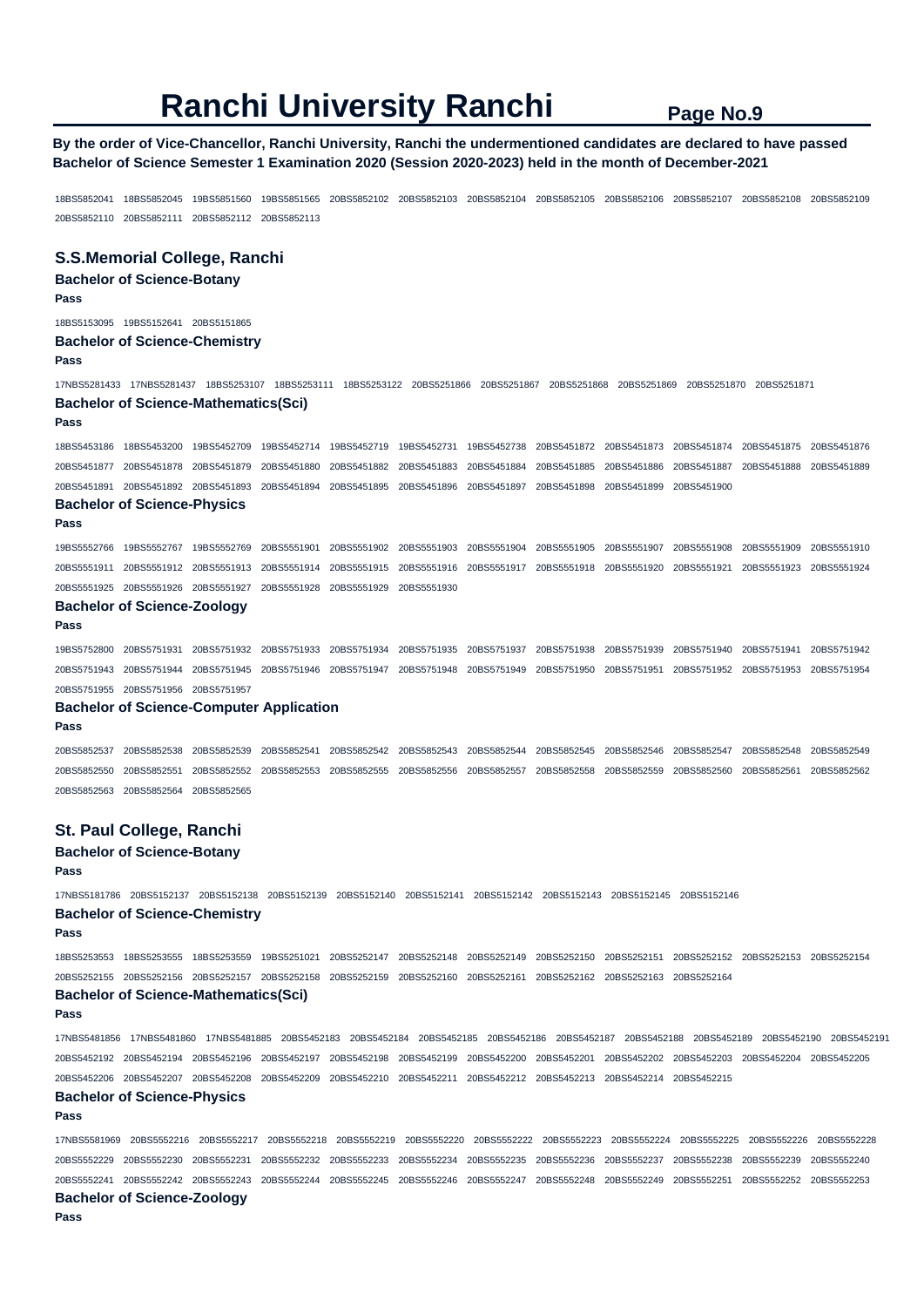# **By the order of Vice-Chancellor, Ranchi University, Ranchi the undermentioned candidates are declared to have passed Bachelor of Science Semester 1 Examination 2020 (Session 2020-2023) held in the month of December-2021**

17NBS5782115 19BS5751320 20BS5752254 20BS5752255 20BS5752257 20BS5752258 20BS5752259 20BS5752260 20BS5752261 20BS5752262 20BS5752263 20BS5752265 20BS5752266 20BS5752268 20BS5752269 20BS5752271 20BS5752272 20BS5752273 20BS5752275 20BS5752276 20BS5752277 20BS5752278 20BS5752279 20BS5752280 20BS5752281 20BS5752282 20BS5752283 20BS5752285 20BS5752286 20BS5752287 20BS5752288 20BS5752289 20BS5752290 20BS5752291 20BS5752292 20BS5752293 20BS5752294 20BS5752295 20BS5752296 20BS5752297 20BS5752298 20BS5752300 **Bachelor of Science-Computer Application Pass**  20BS5852165 20BS5852166 20BS5852167 20BS5852168 20BS5852169 20BS5852170 20BS5852171 20BS5852172 20BS5852173 20BS5852175 20BS5852176 20BS5852178 20BS5852180 20BS5852181 20BS5852182 **Y. S. Mahavidyalaya,Dhurwa,Ranchi Bachelor of Science-Botany Pass**  20BS5152301 **Bachelor of Science-Chemistry Pass**  18BS5253327 19BS5252064 20BS5252302 20BS5252303 20BS5252304 20BS5252305 **Bachelor of Science-Mathematics(Sci) Pass**  18BS5453396 19BS5452070 20BS5452341 20BS5452342 20BS5452343 20BS5452346 20BS5452347 20BS5452348 20BS5452349 20BS5452350 20BS5452351 20BS5452353 20BS5452354 20BS5452356 20BS5452357 20BS5452358 **Bachelor of Science-Physics Pass**  18BS5553438 18BS5553445 18BS5553458 19BS5551415 20BS5552360 20BS5552361 20BS5552364 20BS5552365 20BS5552366 20BS5552367 20BS5552368 20BS5552369 **Bachelor of Science-Zoology Pass**  17NBS5782682 20BS5752370 20BS5752372 20BS5752373 20BS5752374 20BS5752375 20BS5752376 20BS5752378 20BS5752379 20BS5752380 20BS5752381 20BS5752383 20BS5752384 **Bachelor of Science-Computer Application Pass**  20BS5852307 20BS5852308 20BS5852309 20BS5852311 20BS5852312 20BS5852313 20BS5852315 20BS5852316 20BS5852317 20BS5852318 20BS5852319 20BS5852320 20BS5852321 20BS5852322 20BS5852323 20BS5852324 20BS5852326 20BS5852327 20BS5852328 20BS5852329 20BS5852330 20BS5852331 **Bachelor of Science-Information Technology Pass**  20BS6252333 20BS6252334 20BS6252335 20BS6252336 20BS6252337 20BS6252339

phoney

**(Dr.G.K.Singh)**

**Director (EDPC)**

 **-Sd-Controller of Examinations**